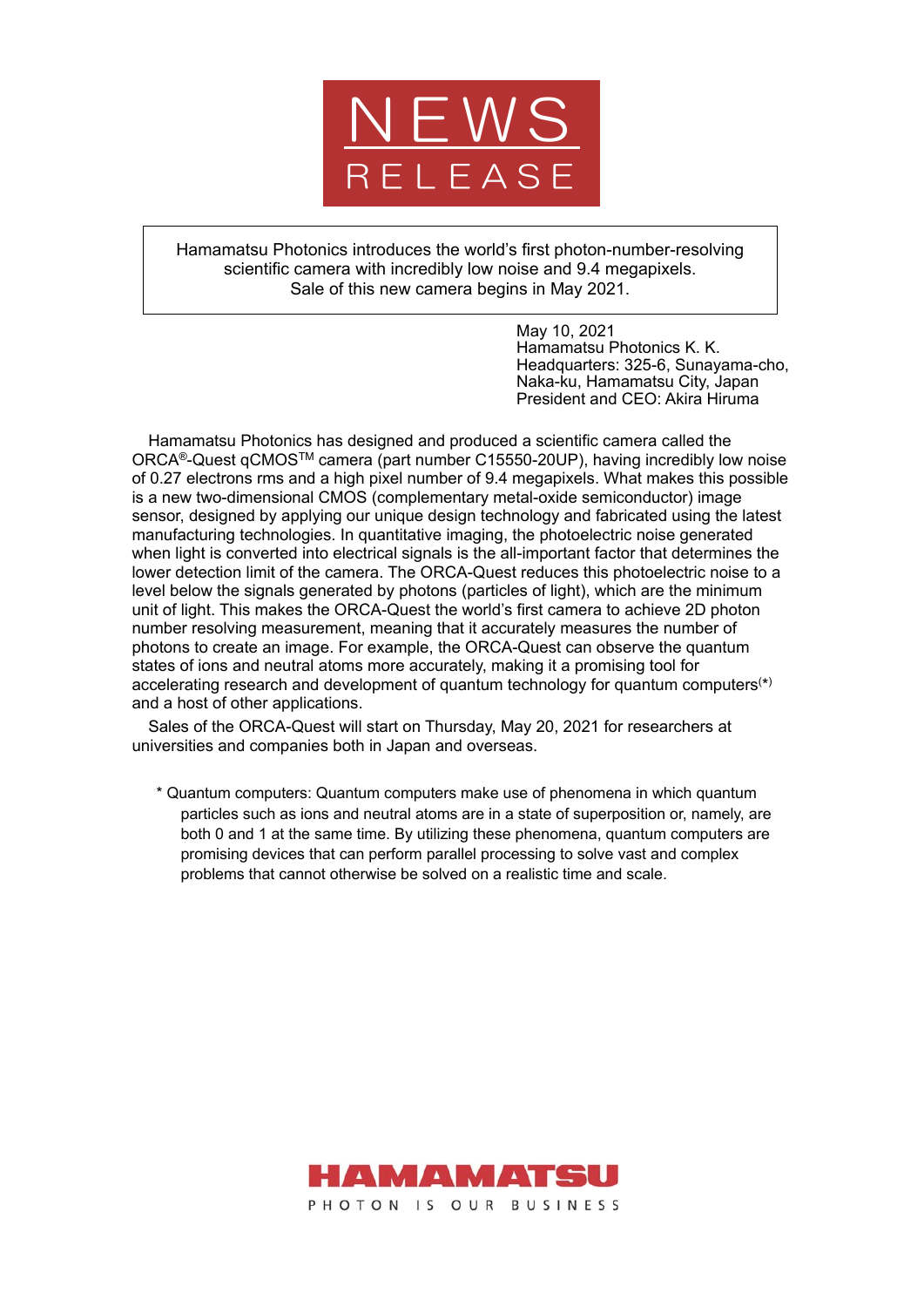### **<Overview of ORCA-Quest>**

The ORCA-Quest is a scientific camera that is first to achieve 2D photon number resolving measurement, through a newly designed, high-performance two-dimensional CMOS image sensor.

At Hamamatsu Photonics, we design, manufacture and sell low-noise scientific cameras for imaging applications such as imaging of low-level fluorescence and luminescence. The two-dimensional CMOS image sensor in the ORCA-Quest delivers excellent performance with incredibly low noise, high pixel number and high resolution, yet attains high-speed readout achieved by applying our unique design technology for optimizing the pixel structure and also by incorporating the most advanced semiconductor microfabrication technology. In addition, we were able to suppress variations in electrical characteristics of each pixel of the two-dimensional CMOS image sensor through low-noise camera circuit design technology, high-precision sensor cooling technology and unique signal processing technology we developed over many years of research. In this way, we succeeded in developing the ORCA-Quest, which serves as a high-performance scientific camera and contributes to progress in all branches of science and research. The ORCA-Quest can do this because it is the world's first camera that achieves 2D photon number resolving measurement and acquires highly reliable measurement results.

The ORCA-Quest's ability to resolve photon numbers invites new possibilities for a wide range of fields. For example, the ORCA-Quest accurately observes the quantum state by quantitatively imaging the amount of light from ions and neutral atoms. This makes it a promising tool for speeding up research and development work on quantum computers and other quantum technology. In addition, due to its wide field of view capable of capturing ultra-low light level phenomena, the ORCA-Quest is likely to find applications in the astronomical research and life science fields.





Neutral atoms emitting fluorescence (left) and image of the Orion Nebula (right)

# **<Features of ORCA-Quest>**

### **1. Utilizes a newly designed, high-performance two-dimensional CMOS image sensor**

To make the ORCA-Quest a groundbreaking product, we also designed and produced a two-dimensional CMOS image sensor that delivers an incredibly low level of noise, by applying our unique design technology and latest manufacturing technology. This twodimensional CMOS image sensor utilizes a trench structure that isolates neighboring pixels to reduce crosstalk between pixels. The sensor delivers high quantum efficiency and high resolution simultaneously with the back illuminated structure. Moreover, despite a high pixel number of 9.4 megapixels, its signal readout speed has been boosted from the previous 27 megapixels to 47 megapixels per second, which is 1.7 times faster.